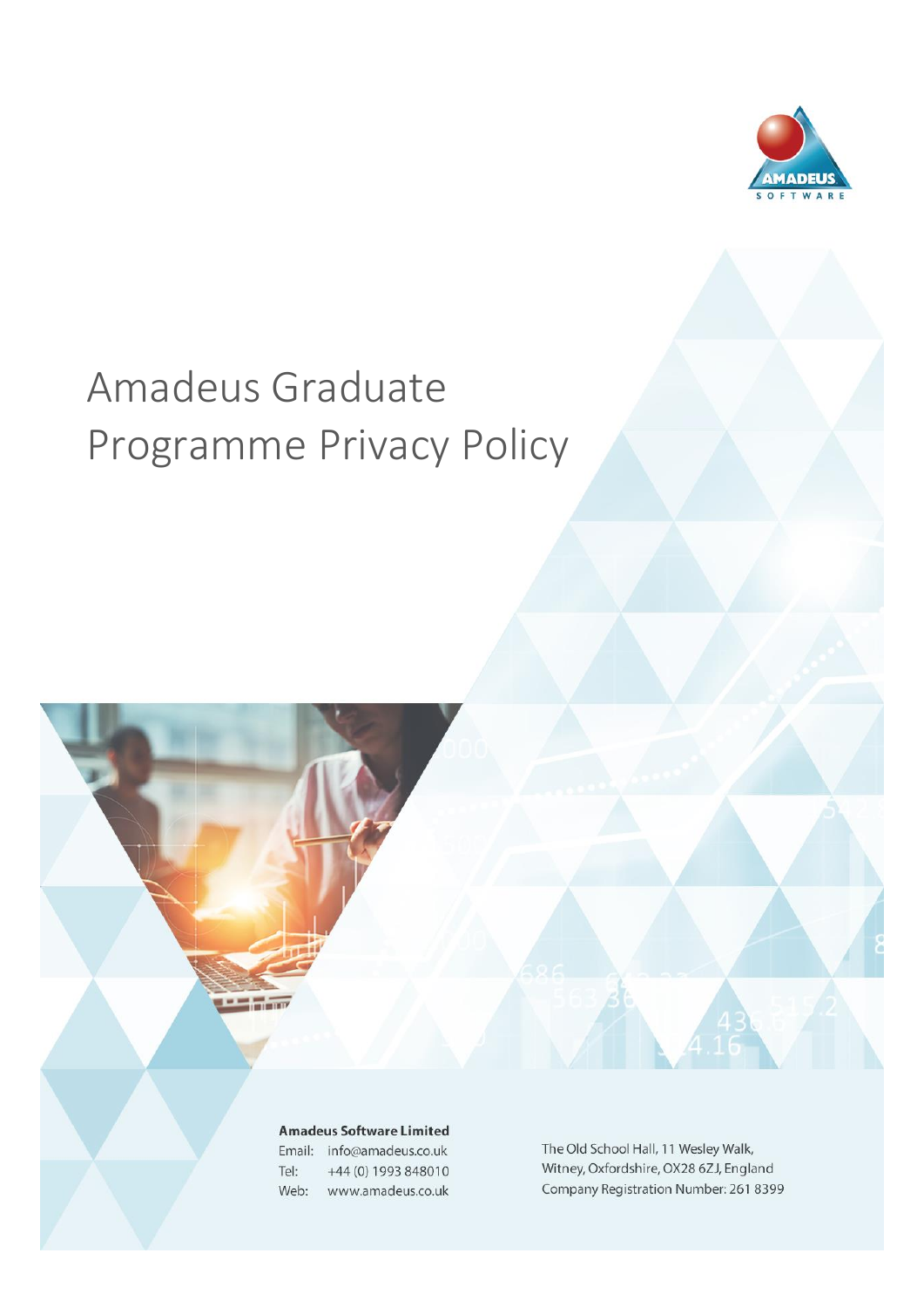This privacy notice tells you how we handle your personal information which is collected, handled and processed by Amadeus Software Ltd.

Amadeus Software Ltd of The Old School Hall, 11 Wesley Walk, Witney, Oxfordshire, OX28 6ZJ is the Data Controller.

### What information will we collect?

The information we may hold for you are as follows:

When you send your CV to apply for the graduate programme, we hold the following information:

- Your name
- Your address
- Your email address
- Your telephone number
- Your CV or work history

If you are offered a role on the Graduate Programme with Amadeus Software Ltd, we will hold the following additional information:

- Passport copy
- Date of birth
- National Insurance number
- **References**
- Financial information (payroll details and terms, HMRC data, pension scheme details, student loan repayment)
- Communication over email and telephone with you

#### How we use your information

The information we have has been provided by you through the application process.

If we ask for references, we will only contact the individuals you provide us.

The above information is used as an application to the Amadeus Graduate Programme. If your application is unsuccessful your application data will be discarded from our system immediately.

If your application is successful and you join the Amadeus Graduate Programme, your data will be used as follows:

- To establish your right to work
- To create contractual agreements and documentation for the new role
- To pay your salary
- To put forward your details to our clients for you to be considered for your customer placement
- To place you with our clients

#### How we hold your personal information

All of the personal data we have is stored on our database in the UK.

## Disclosure of your information

Your CV will be shared or sent to our clients who are interested in the graduate placement. Once you have secured the placement, additional information will be provided to them to enable the placement to proceed. Our clients are always located inside the European Economic Area (EEA). Personal data will not be transferred to a country outside the EEA.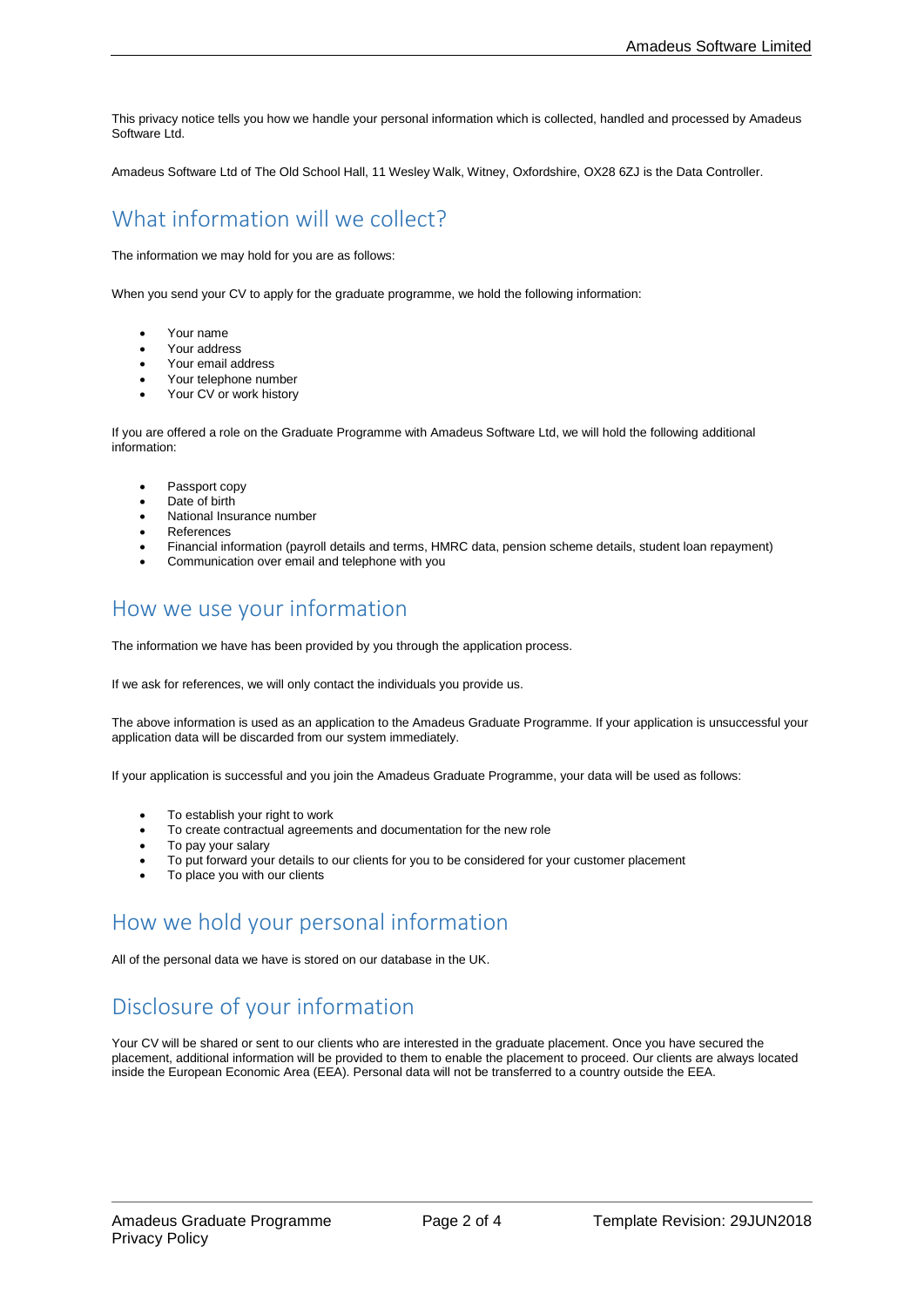# Processing your information

When you send your CV to the graduate programme you are giving us consent to process your information.

We are legally obliged to establish your right to work in the UK through information and documentation processed by us.

When a placement has been arranged for you, we will process your personal data for the purpose of creating a written contract between the client and ourselves.

We are legally obliged to provide your payroll details to HMRC.

#### Your rights

At any time you have the right to request a copy of information about you that we hold. You also have the right to object, restrict data processing, erase your data and data portability. If you would like more information, please emai[l info@amadeus.co.uk](mailto:info@amadeus.co.uk)

#### Data Retention

Unsuccessful application:

• Your data will be discarded immediately.

Successful application:

• Your data will be kept on the Amadeus Software Ltd database during your employment and 7 years after your contract end.

# Withdrawal of consent

You have the right to withdraw your consent to process your data at any time. If you would like to do so, please email [info@amadeus.co.uk](mailto:info@amadeus.co.uk)

#### Contact

Should you have comments, questions or concerns, please contact us using the details below:

Amadeus Software Limited, The Old School Hall, 11 Wesley Walk, Witney, Oxfordshire, OX28 6ZJ **[info@amadeus.co.uk](mailto:info@amadeus.co.uk)** +44 (0) 1993 848010